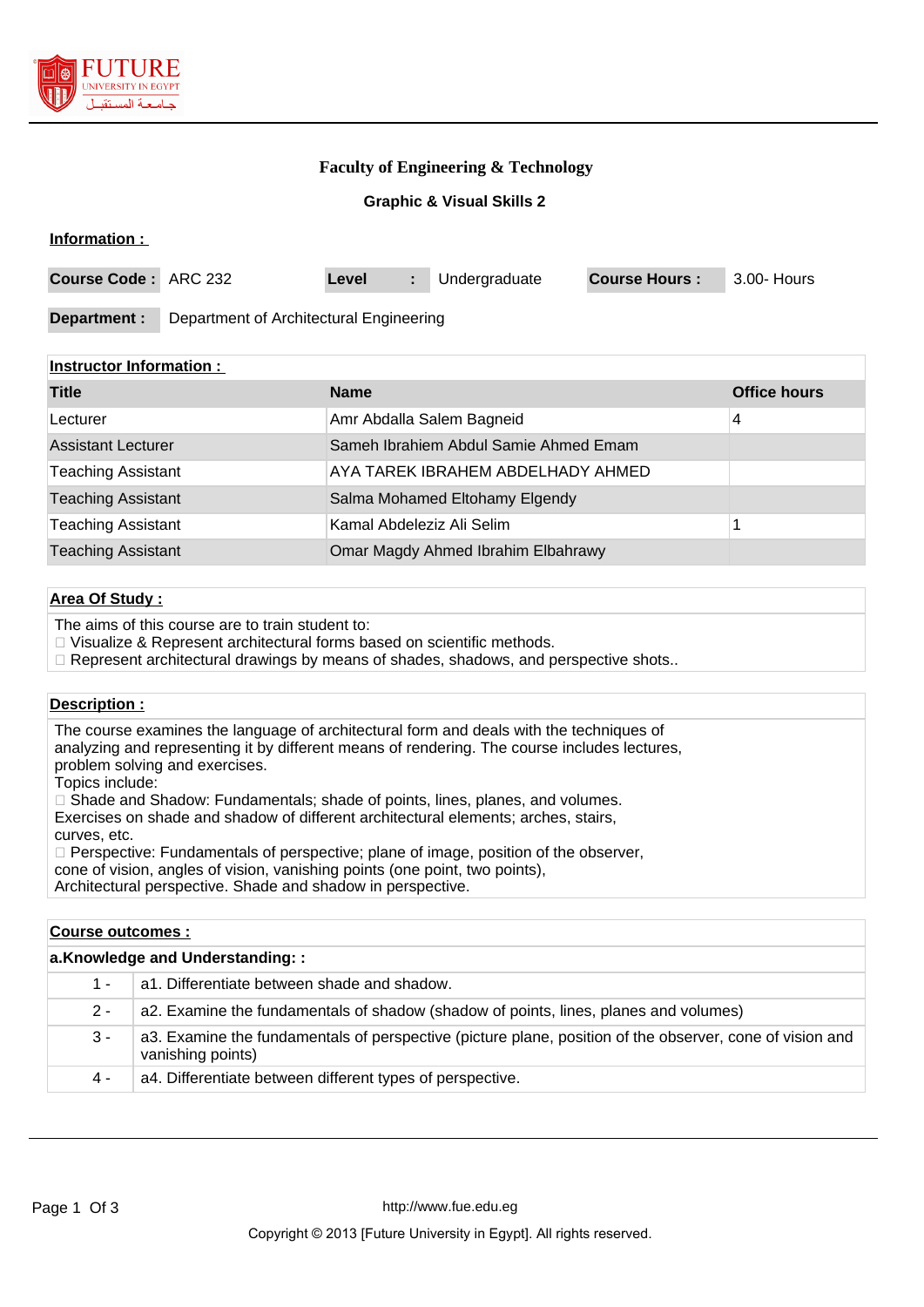

| b.Intellectual Skills::                |                                                                                                |  |  |  |
|----------------------------------------|------------------------------------------------------------------------------------------------|--|--|--|
| $1 -$                                  | b1. Apply shadow principles in exercises & architectural project                               |  |  |  |
| $2 -$                                  | b2. Select proper perspective type for buildings.                                              |  |  |  |
| c. Professional and Practical Skills:: |                                                                                                |  |  |  |
| $1 -$                                  | c1. Draw accurately the architectural shade and shadow.                                        |  |  |  |
| $2 -$                                  | c2. Draw accurately different perspective types for buildings.                                 |  |  |  |
| $3 -$                                  | c3. Use freehand sketches to draw building perspectives.                                       |  |  |  |
| d. General and Transferable Skills::   |                                                                                                |  |  |  |
| $1 -$                                  | d1. Communicate effectively with other people using visual, graphic, written and verbal means. |  |  |  |
| $2 -$                                  | d2. Manage time and meet deadlines.                                                            |  |  |  |

# **Course Topic And Contents :**

| <b>Topic</b>                                                                                                                                | No. of hours Lecture |                | <b>Tutorial / Practical</b> |
|---------------------------------------------------------------------------------------------------------------------------------------------|----------------------|----------------|-----------------------------|
| Introduction to the main defination of SHADE & SHADOW &<br>draw shadow of point.                                                            | 4                    | 2              | 2                           |
| <b>SHADOWS OF LINES</b>                                                                                                                     | 4                    | $\overline{2}$ | $\overline{2}$              |
| SHADOWS OF PLANES (basic shapes: regular and irregular<br>shapes intersectional planes).                                                    | 8                    | 4              | 4                           |
| SHADE & SHADOWS OF VOLUMES: Cube, cone, cylinder and<br>pyramid in different ways.                                                          | 8                    | 4              | 4                           |
| ARCHITECTURAL APPLICATIONS: An application of shade<br>and shadows on some architectural elements (i.e.: minerates,<br>entrances, stairs, ) | 8                    | 4              | 4                           |
| <b>INTRODUCTION TO PERSPECTIVE: How to use it in</b><br>architecture (basic way to draw perspective) with imperical way.                    | 4                    | 2              | $\overline{2}$              |
| DRAWING PERSPECTIVE WITH TWO VANISHING<br>POINTS (ARCHITECTURAL APPLICATION).                                                               | 12                   | 6              | 6                           |
| INTERIOR PERSPECTIVE                                                                                                                        | 4                    | $\overline{2}$ | $\overline{2}$              |
| PERSPICTIVE RENDRING (shade& shadow and reflection)                                                                                         | 4                    | 2              | 2                           |

# **Teaching And Learning Methodologies :**

Lectures.

Class Work

| <b>Course Assessment:</b>    |                          |         |                    |
|------------------------------|--------------------------|---------|--------------------|
| <b>Methods of assessment</b> | <b>Relative weight %</b> | Week No | <b>Assess What</b> |
| Assignments                  | 30.00                    |         |                    |
| Final exam:                  | 40.00                    |         |                    |
| In Class Quizzes             | 20.00                    |         |                    |
| Performance & Participation  | 10.00                    |         |                    |